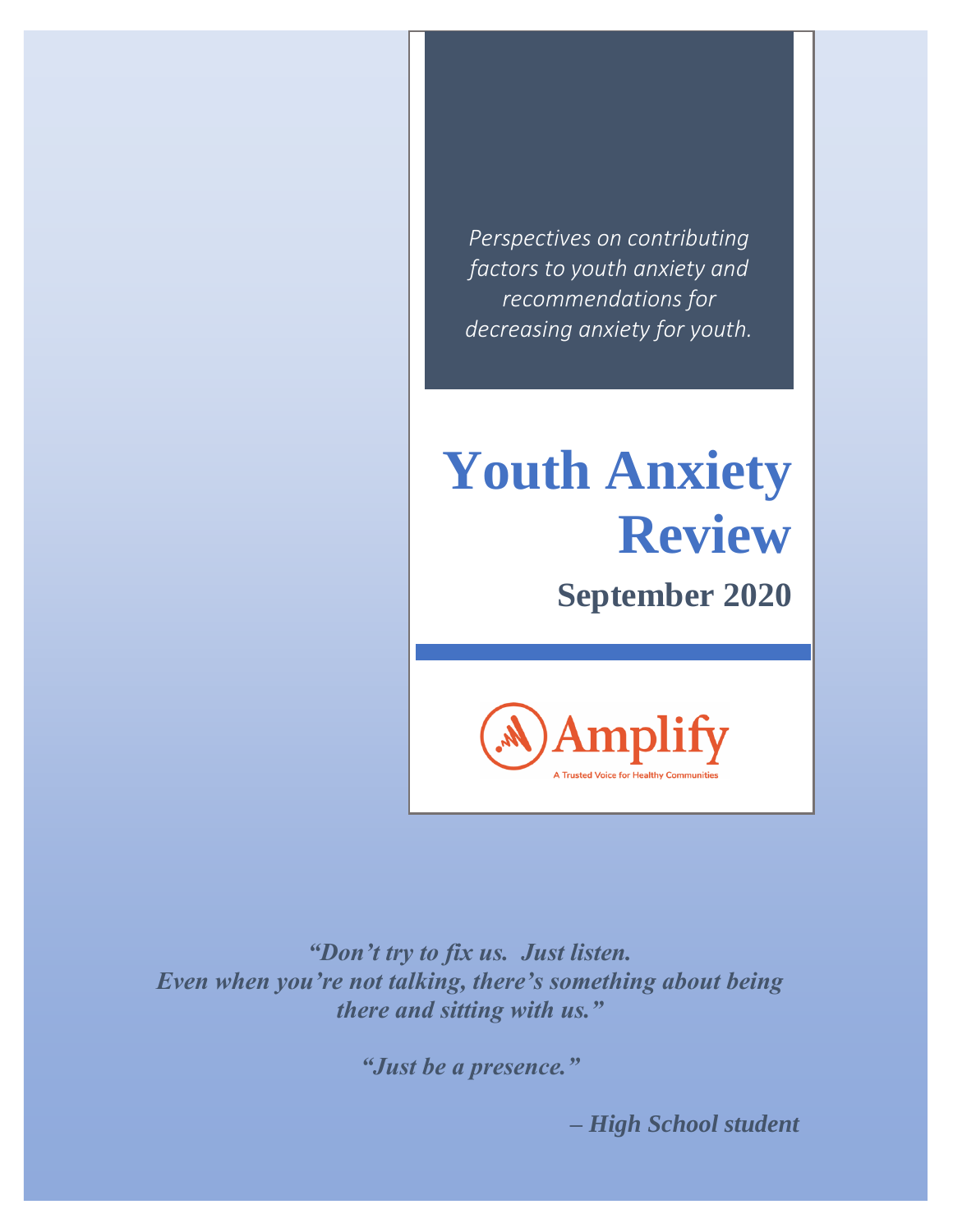## **Thank You**

To the *Youth Anxiety Workgroup* and *Program Advisory Council* members for their vision and support of this project.

To the *adult key informants* who took the time to offer their attention and knowledge.

To the *youth* who shared their stories, perspectives, and recommendations.

## **We are listening.**



For questions about this project, please contact:

*Allyson Nadeau*, MPA Amplify, Inc. [anadeau@amplifyct.org](mailto:anadeau@amplifyct.org)

For a copy of this report, please visit: [www.amplifyct.org.](http://www.amplifyct.org/)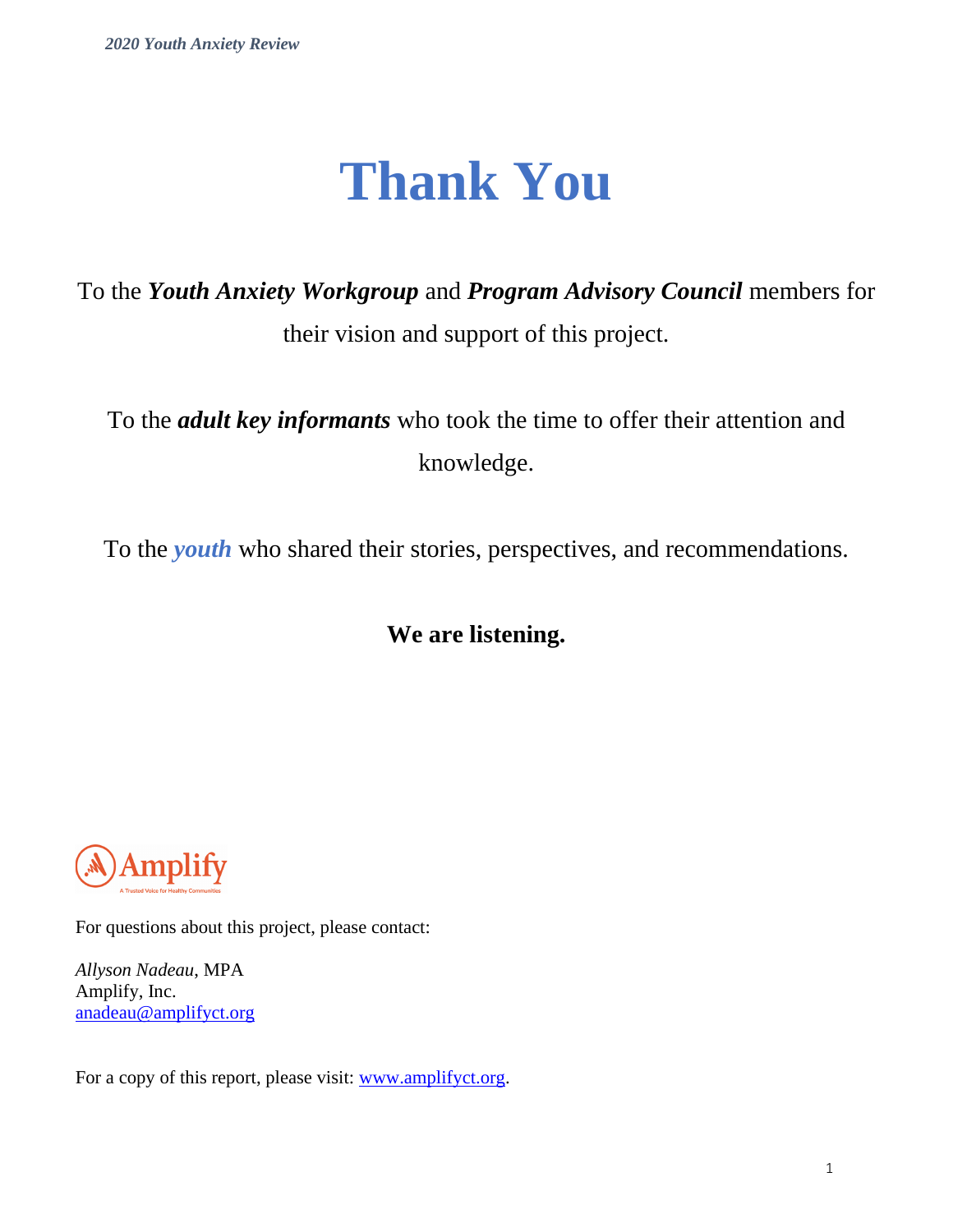*"It would be nice if we took more time to establish a culture that goes beyond being measured. No one grades you on being a good friend – isn't that an important as part of development?"*

-Youth focus group participant

## *Review Process*

Feedback for this report was obtained via surveys (n=89), focus groups, and key informant interviews with youth and adults (8). The survey tools were designed and distributed throughout the region. In addition to the survey, focus groups and key informant interviews were convened and facilitated by Amplify staff. The focus groups and interviews served as a mechanism to capture qualitative information and viewpoints. The key informant interview and youth focus group sessions incorporated standardized questions that sought to identify 1) contributing factors to youth anxiety and 2) potential strategies and recommendations for decreasing anxiety for youth.

Focus groups and interviews included either youth or adults. All youth focus group participants were in high school and the lion's share of youth survey participants were between the ages of 11

to 18 years old (95%) with 5% of responses coming from young adults 21 years old or older. Adult key informants included parents and grandparents, educators and school administrators, youth service bureaus, youth pastors and mentors, behavioral health providers, community-based collaborative and prevention coalition representatives, juvenile justice leads, and local elected officials. A higher proportion of survey respondents were females



(adults 89%; youth 86%) with focus groups and interviews capturing the male perspective (approximately 40%). In terms of ethnic, racial, and cultural perspectives, focus groups and key informant interviews included youth and adults from different cultural and racial backgrounds. The youth survey included youth that identified as Asian/Pacific Islanders (48%), White/Caucasian (33%), Black/African American (10%), Hispanic/Latino (5%), and American Indian/Alaska Native (5%) while the interviews and focus groups reflected more diversity.

## *Considerations due to COVID-19*

The COVID-19 pandemic presented a unique challenge and opportunity to connect with young people and adults about the topic of anxiety. Anxiety has become normalized for us more than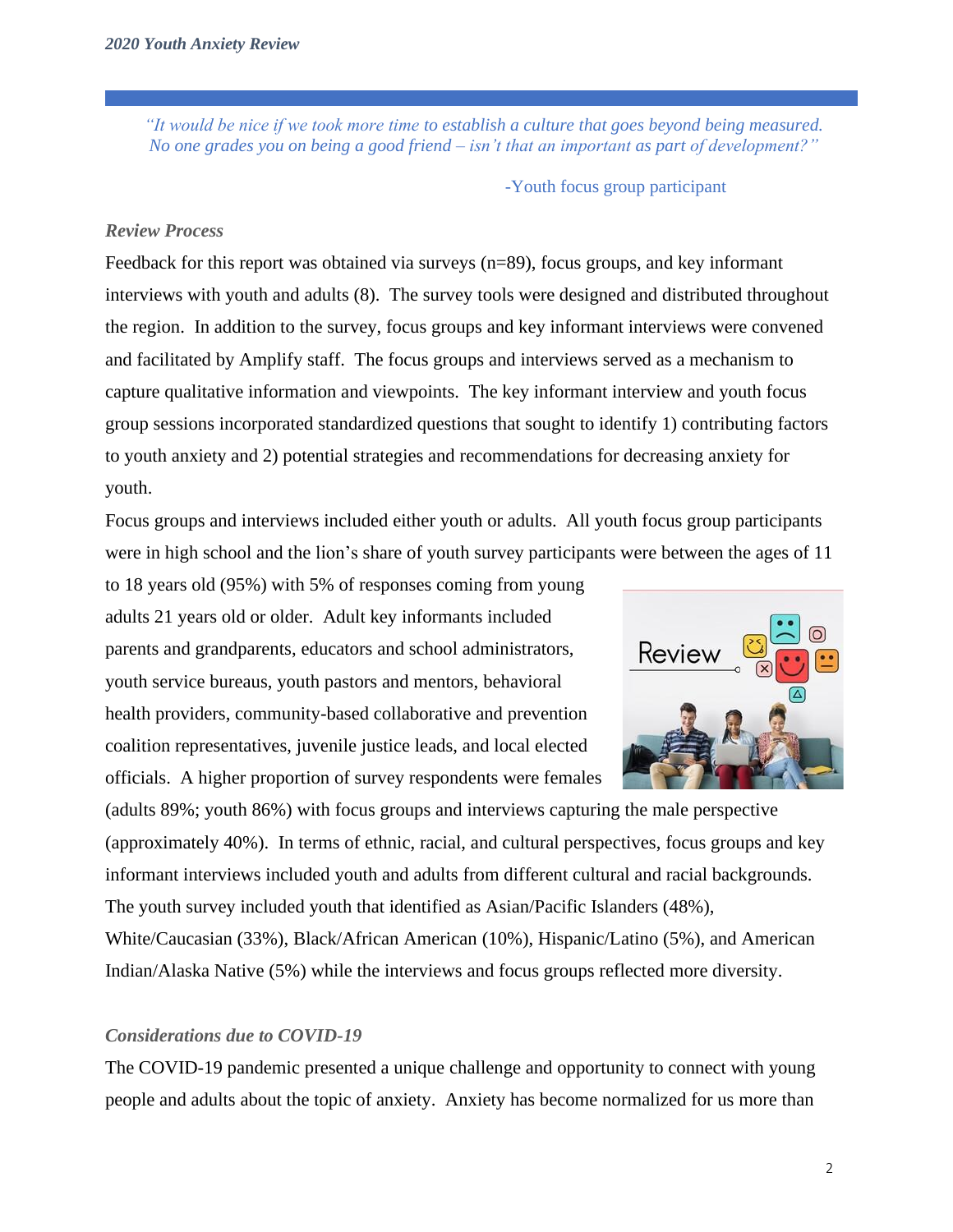any other time in recent history, and the Youth Anxiety Review provided a virtual platform for people to connect about their feelings, concerns, observations, and ideas in a way that previously may have been more stigmatized. According to the Institute for Disease Modeling, over the first 58 days of the COVID-19 pandemic, there were an estimated 3.4 million total searches related to severe acute anxiety in the United States.<sup>1</sup> Other studies have started to examine the mental health implications of COVID-19, including a study recently conducted by the Centers for Disease Control and Prevention (CDC) that found 40% of U.S. adults reported struggling with mental health or substance abuse in late June 2020. The CDC found that nearly a third of respondents experienced symptoms of anxiety or depression in the previous 30 days. The study, which polled 5,412 people online, found that an alarming 25% of people between 18 and 24 years old reported seriously considering suicide in the 30 days before completing the survey. The worst mental health outcomes were among young people, racial and ethnic minorities, essential workers and unpaid adult caregivers, the CDC said. $^2$ 

Throughout the project, youth shared that the uncertainty that accompanies the pandemic has been worrisome for them. They spoke to their concern for the adults in their lives, especially grandparents and senior citizens. Youth expressed their grief from the loss of in-person school and extra-curricular activities (i.e. sports, clubs) while a smaller number of youth shared that social distancing actually helped to decrease their stress because it separated them from the social pressure that stems from feeling constantly assessed academically or socially. For parents and guardians, they shared that the pandemic "leveled the playing field for the pressure to perform." Adults talked about being stressed about homeschooling their children and that "school performance anxiety has flip-flopped." Visuals of the constant feed of Facebook posts from "friends" who became overnight "Rockstar parent-teachers" broadcasting their exceptional ability to schedule and teach at the drop of dime was overwhelming, thus shifting the weight of the pressure to achieve from the shoulders of school-age children to the adults in the home.

<sup>1</sup> Ayers JW, Leas EC, Johnson DC, et al. Internet Searches for Acute Anxiety During the Early Stages of the COVID-19 Pandemic. JAMA Intern Med. Published online August 24, 2020. doi:10.1001/jamainternmed.2020.3305

 $2$  Czeisler MÉ, Lane RI, Petrosky E, et al. Mental Health, Substance Use, and Suicidal Ideation During the COVID-19 Pandemic — United States, June 24–30, 2020. MMWR Morb Mortal Wkly Rep 2020;69:1049–1057. DOI: http://dx.doi.org/10.15585/mmwr.mm6932a1external icon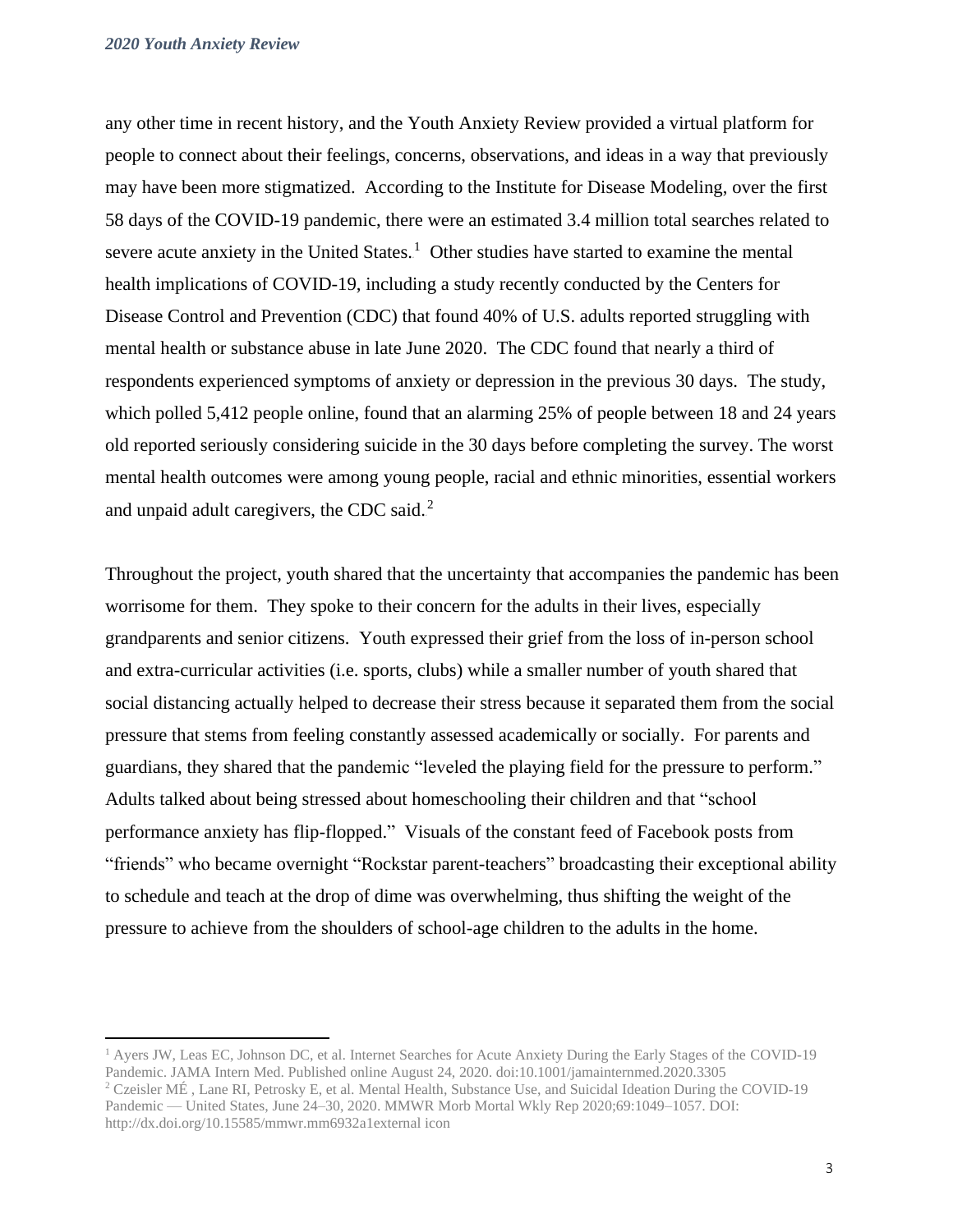## *Youth Perspective*

Youth focus groups and survey responses proved to serve as an invaluable resource, revealing vital information about how youth view worry, stress, and anxiety in their own life and in the lives of their peers. Clear themes emerged about what they feel is causing increased anxiety and how this can manifest both physically and mentally. Additionally, youth reported strategies they use to alleviate their stress symptoms and spoke candidly about the mechanisms they rely on to cope with anxiety.

Overall, our youth are strong and resilient young people! They are resourceful and curious, and eager to share their thoughts and perspectives. They advocate for themselves and their peers. They desire to be heard and understood. Through the youth anxiety review, it was clear that youth feel they are experiencing stress often and regardless of the pandemic. According to the American



Psychological Association, *"There's a fine line between stress and anxiety."* Both are emotional responses, but *stress* is typically caused by an external trigger. The trigger can be short-term, such as a deadline or a fight with a loved one or long-term, such as poverty, discrimination, and chronic illness. People under stress experience mental and physical symptoms, such as irritability, anger, fatigue, muscle pain, digestive troubles and difficulty sleeping. *Anxiety*, on the other hand, is defined by persistent, excessive worries that do not go away even in the absence of a stressor.<sup>3</sup>. For youth that experience, "generalized anxiety," they can experience excessive anxiety about multiple areas of their lives (family, school, social situations, safety), resulting in insomnia, loss of interest, or irritability. According to the youth that we spoke with, they feel there is heightened anxiety among their peers because they are actively navigating stress or worry on a routine basis and it goes unresolved or perpetuates. The most common reasons that lead to youth anxiety, according to them, include uncertainty or fear of the unknown and the pressure to perform.

<sup>3</sup> (American Psychological Association. (2019, October 28). *What's the difference between stress and anxiety?* http://www.apa.org/topics/stress-anxiety-difference)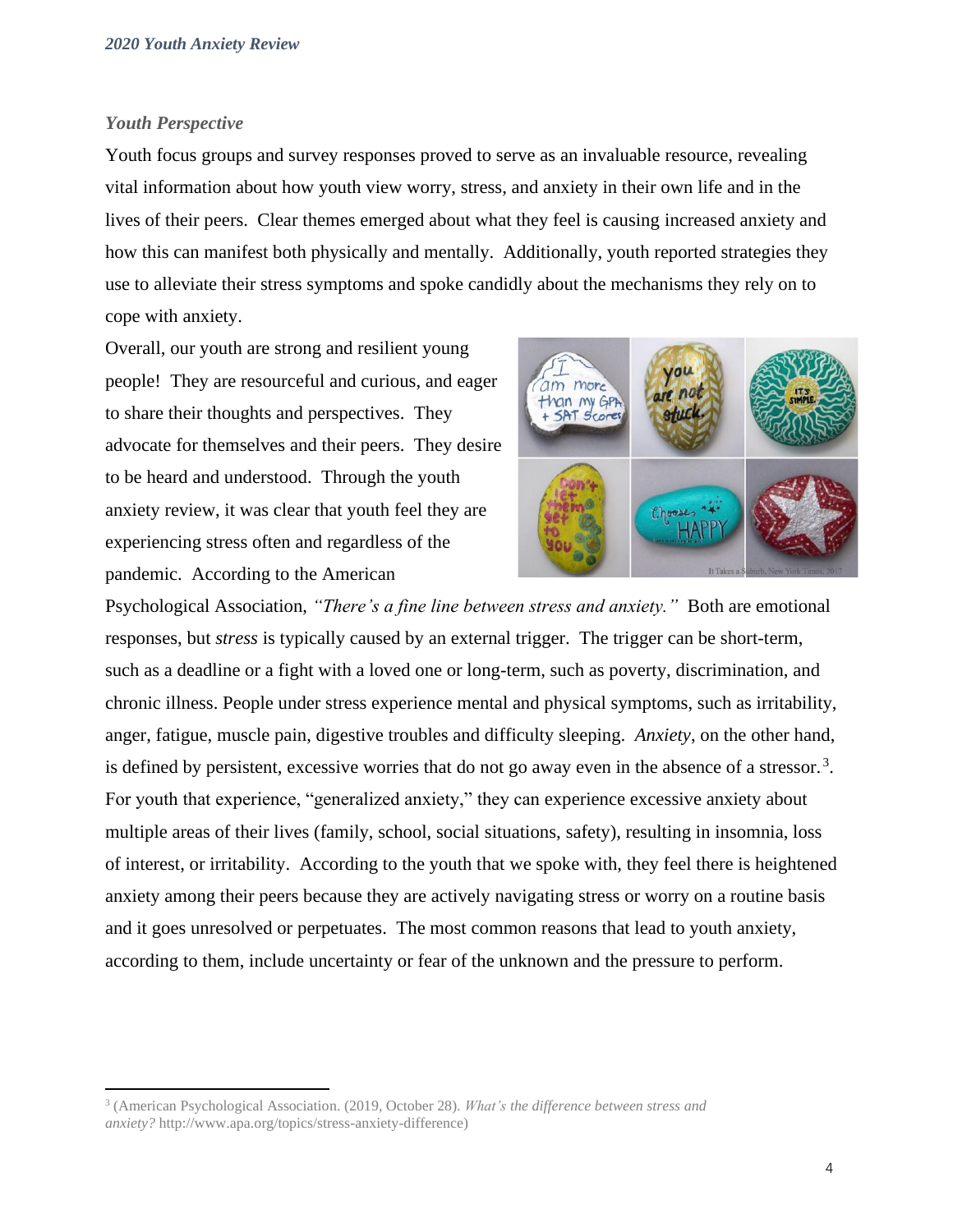School climate, social media, and stigma were cited as contributing factors; however, school, and social media are both positive and negative influences.



Among youth surveyed, 100% indicated they experienced *"feeling anxious, nervous, tense, scared, panicked, or like something bad was going to happen".* Over a third (39%) described feeling this way "almost always" or "always" with the remaining 61% saying it was at least "some of the time."The vast majority of youth (96%) reported that *"feelings of anxiety or nervousness affect or make things* 

*difficult in school work, relationships, or in other areas of life"* at least "some of the time," with 22% feeling this way "almost always" or "always."

Youth surveyed rank *"school (homework, tests, grades, college or post high school plans)"*, and *"schedule (sports, work, family responsibilities)"* as the prevailing contributors to daily stress, nervousness, and worry; while they ranked *"social media"* as a less frequent reason.

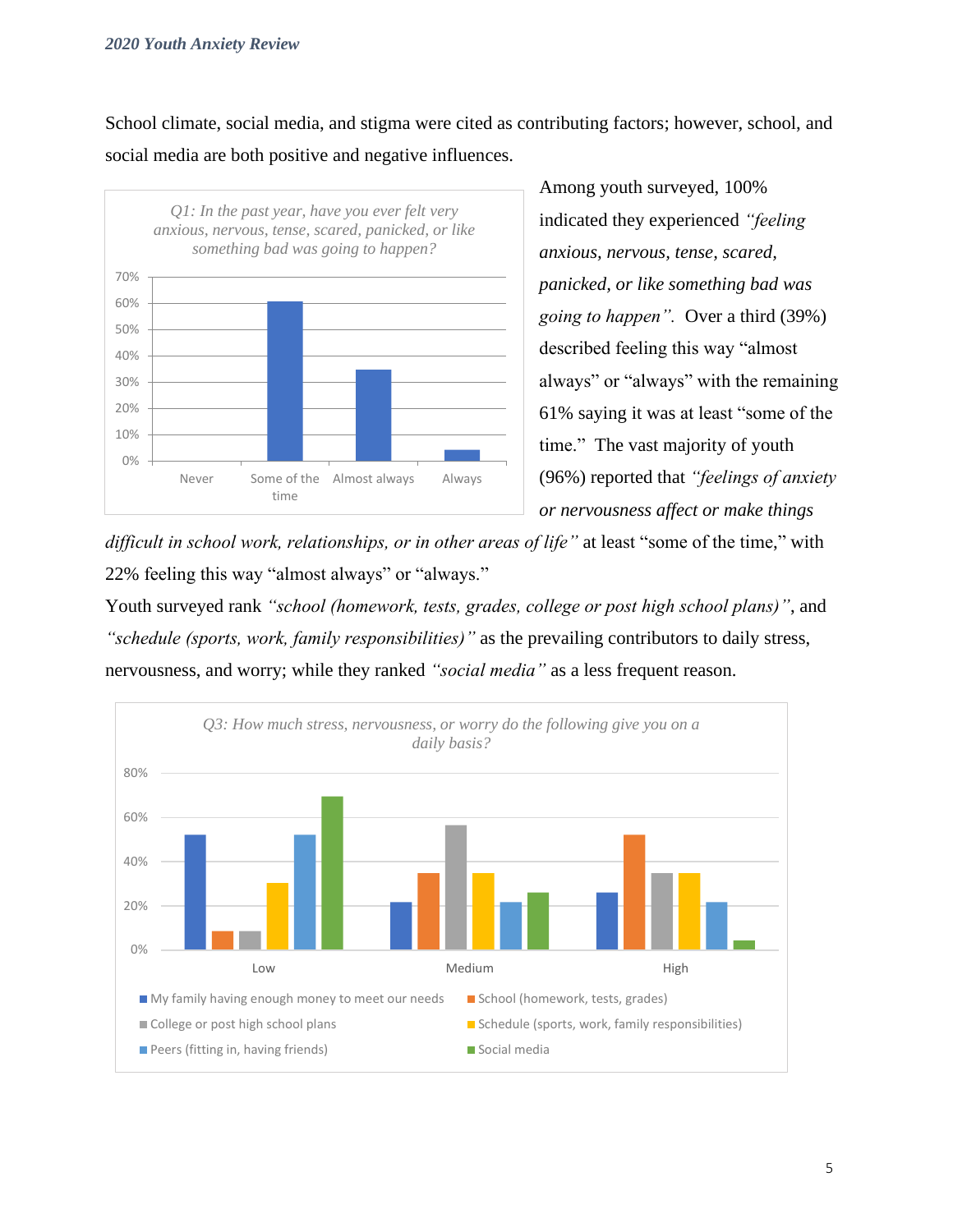Discussions with youth aligned with the survey results and indicated that academic performance (homework, tests, and grades) is causing significant stress for youth, especially those students who are unsure of their college or post high-school plans. They shared that students feel *"too much is happening at once"* at school and that the overall pressure to perform is the leading stressor. In addition, some youth are walking into a school system every day where the pressure

is high and the resources at home are low. Yet, it was also shared that school may be the safest place they know. This perspective on school safety was reflected in the survey with over 90% of youth reporting that they feel safe at school. Overall, the prevailing attitude among youth was that school

*"Young people are getting the message early on that their selfworth is based on achievements."* -Dr. Alicia Farrell

climate matters to their health and well-being. It is a place for connecting with their friends, participating in extra-curricular activities, and building healthy relationships with trusted adults. However, the problem they encounter is that many of the things that bring them joy, are the very things they feel are becoming increasingly measured and promoted as competition rather than celebrated as part of their adolescent journey. As one youth told us, *"Things that are supposed to be fun are now all performance-based."* And another youth revealed, *"School and social activities aren't the problem. The problem is that many of the things that make us happy are constantly compared or graded."* 

In terms of supports, youth indicate that they seek support from their "*friends, parents/guardians, schools, and/or other trusted adults*." A little more than half of youth surveyed responded that they "*have spoken to a trusted adult about stress, nervousness, or worry"* (56%) yet when asked specifically about who they would seek support from if they "had a problem in your life," they would more likely seek support from friends. This was also clear in focus groups, that even though they may turn to their parents or another trusted adult when they are stressed, they are also likely to turn to a friend or the internet for guidance. And for some of our most vulnerable youth, they avoided support from an adult altogether out of fear that seeking help will disrupt their foster care placement or "get their family in trouble."

Youth also referenced animals and the pets in their lives as important supports to them, serving as both an emotional support and offering "judge-free" comfort during times of need. This is timely feedback as some school systems are incorporating animals into their school climate as a routine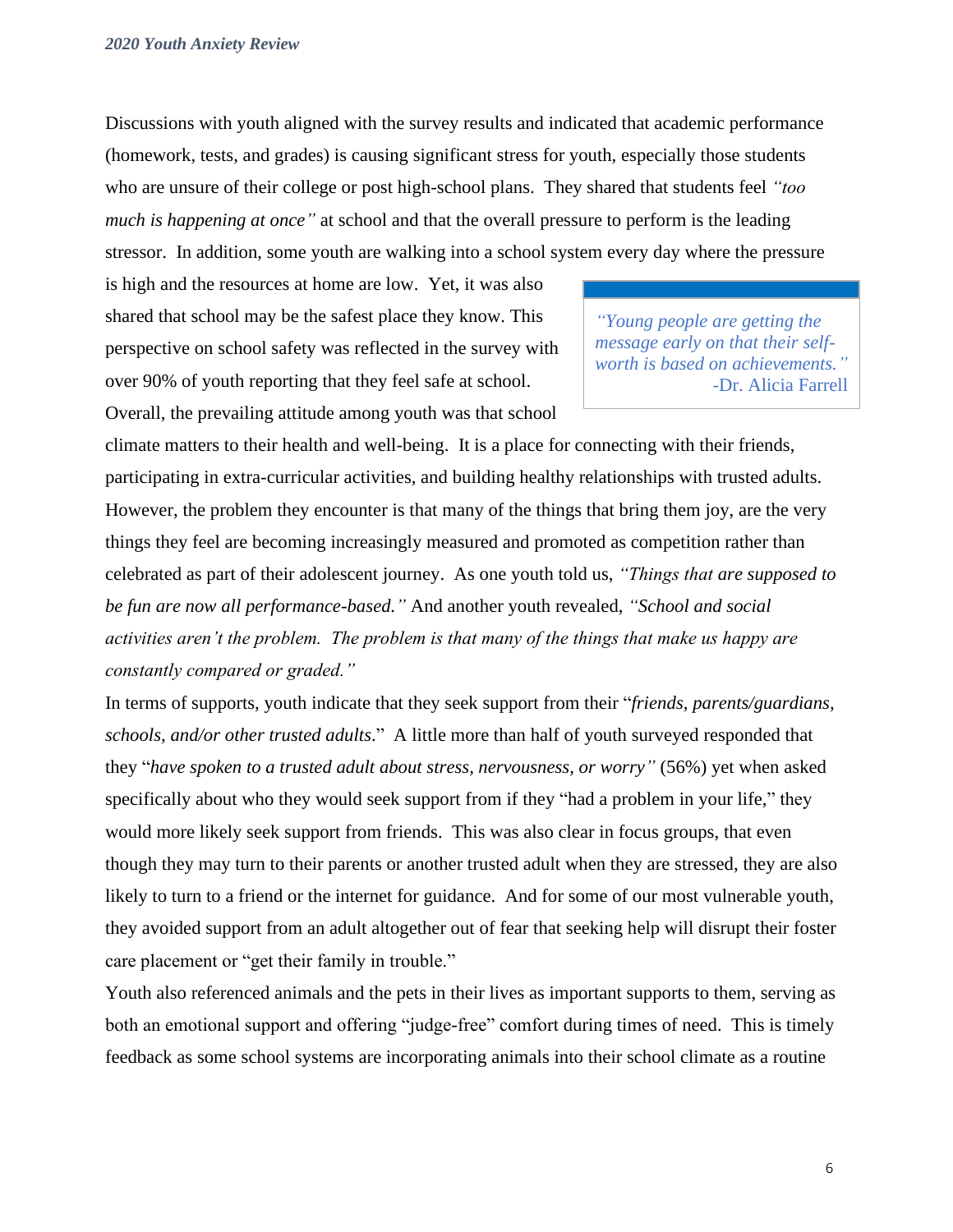therapeutic support for both students and staff.Given the sample size of our survey, some findings that warrant further investigation include:

- ✓ 43% youth said they have not *"talked to a trusted adult about their stress, nervousness, or worry."*
- ✓ More than half (57%) *"have felt so sad or hopeless they could not do usual activities."*
- ✓ A little over half (52%) reported *"having thoughts about hurting myself"* and more than a third (36%) "*have considered attempting suicide within the past year."*

According to the most recent *Youth Risk Behavior Survey* in Connecticut and given the rising concern for understanding the mental health impact of the pandemic, youth mental health and suicide are unquestionably current areas of need.

## **Among CT High School Students....**

## **Mental Health**

**Students reporting that their mental** health was not good including stress, depression, and problems with emotions, on at least 1 day in the past 30 days.



DPH)

**Student felt sad or hopeless almost every** day for two weeks or more in a row that they stopped doing some usual activities during the past 12 months.

Only 1 in 4 of these students said they got the help they needed

CT School Health Survey 2019

**Connecticut Department of Public Health Keeping Connecticut Healthy** 



DPH)

## **Among CT High School Students....**

## **Suicidal Behavior**

1 in 8 Seriously considered attempting suicide during the past 12 months

1 in 15 Actually attempted suicide during the past 12 months





CT School Health Survey 2019



**Connecticut Department of Public Health** 

**Keeping Connecticut Healthy** 

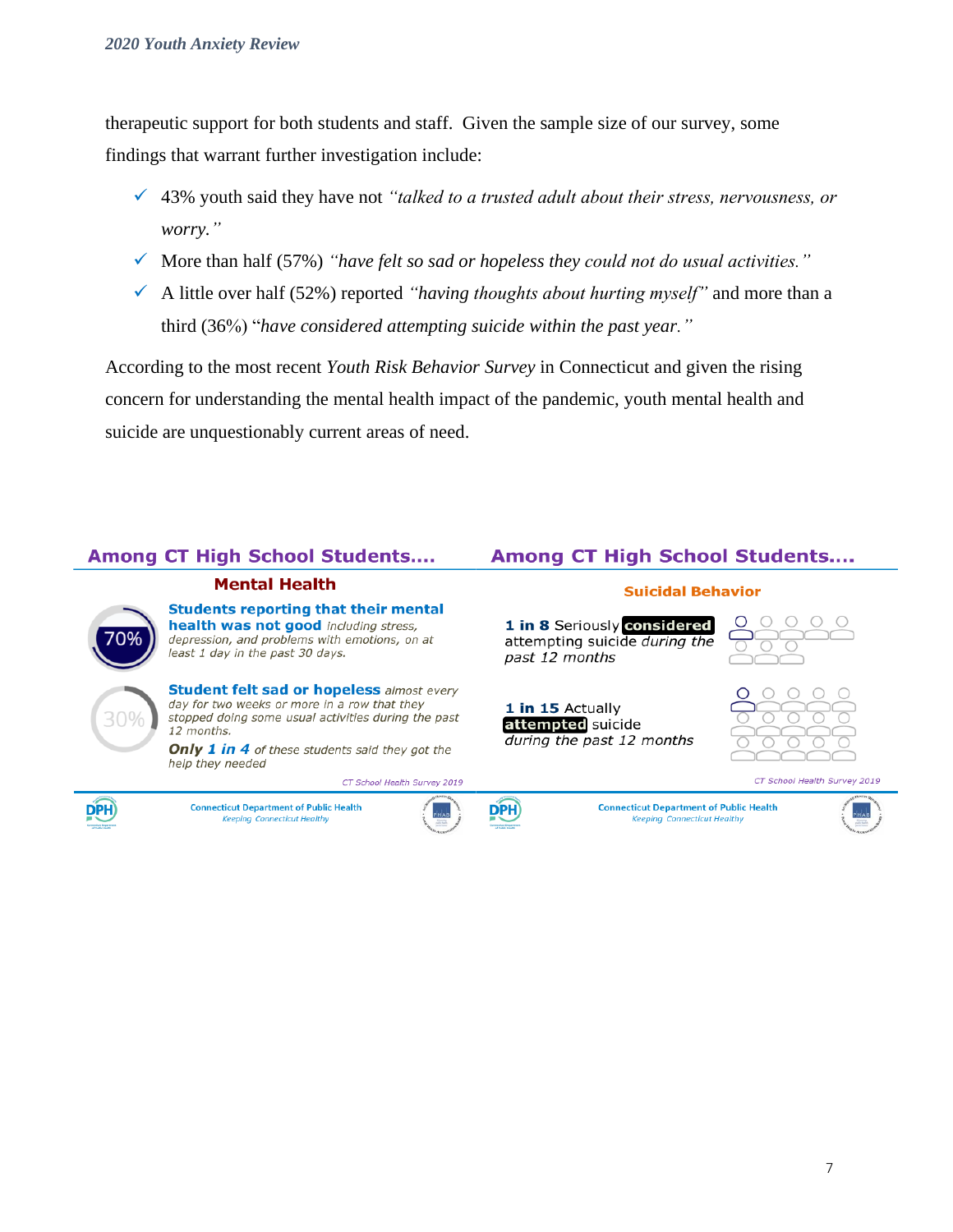

## *Adult Perspective:*

Feedback from adults reveal they are concerned for the youth in their lives and they are actively seeking resources to support them. 98% of adults reported that the youth in their life, in the past year, showed signs of *"being very anxious, nervous, tense, scared, panicked, or like something bad was going to happen"* with 44% reporting that youth exhibited these signs "Almost Always" or "Always."

Pertaining to thoughts and behaviors, three quarters (76%) of adults surveyed indicated that the youth in their lives "*have felt so sad or hopeless that they could not participate in usual activities"* with 61% adults reporting youth "*have felt sad or hopeless for more than 2 weeks in a row*." What's more, 71% of adults reported that youth "*had thoughts of hurting themselves*," more than half (58%) reported that "*youth hurt themselves on purpose*," and just under half (47%) reported that the youth in their life "*have considered suicide within the past year*." Again, given the sample size and timing of the survey occurring during a pandemic, further investigation of these topics including the impact of COVID-19 on youth mental health should be considered. Relevant to seeking support, most adults reported (91%) that youth have talked to a trusted adult about their *stress, nervousness, or worry*. Parents expressed that the youth in their life may come to them for support, but they worry youth are seeking support from others or the internet. Most adults felt that youth are most likely to seek support from their friends before a parent/guardian. On a positive note, interviews with school and youth services staff indicated that they hear from students friends "coming down the hall to tell us about their friend who needs help," meaning **Example and the serving as a key resource**. The main of the metal and service and another another another another another another another another another another another another another another another another another an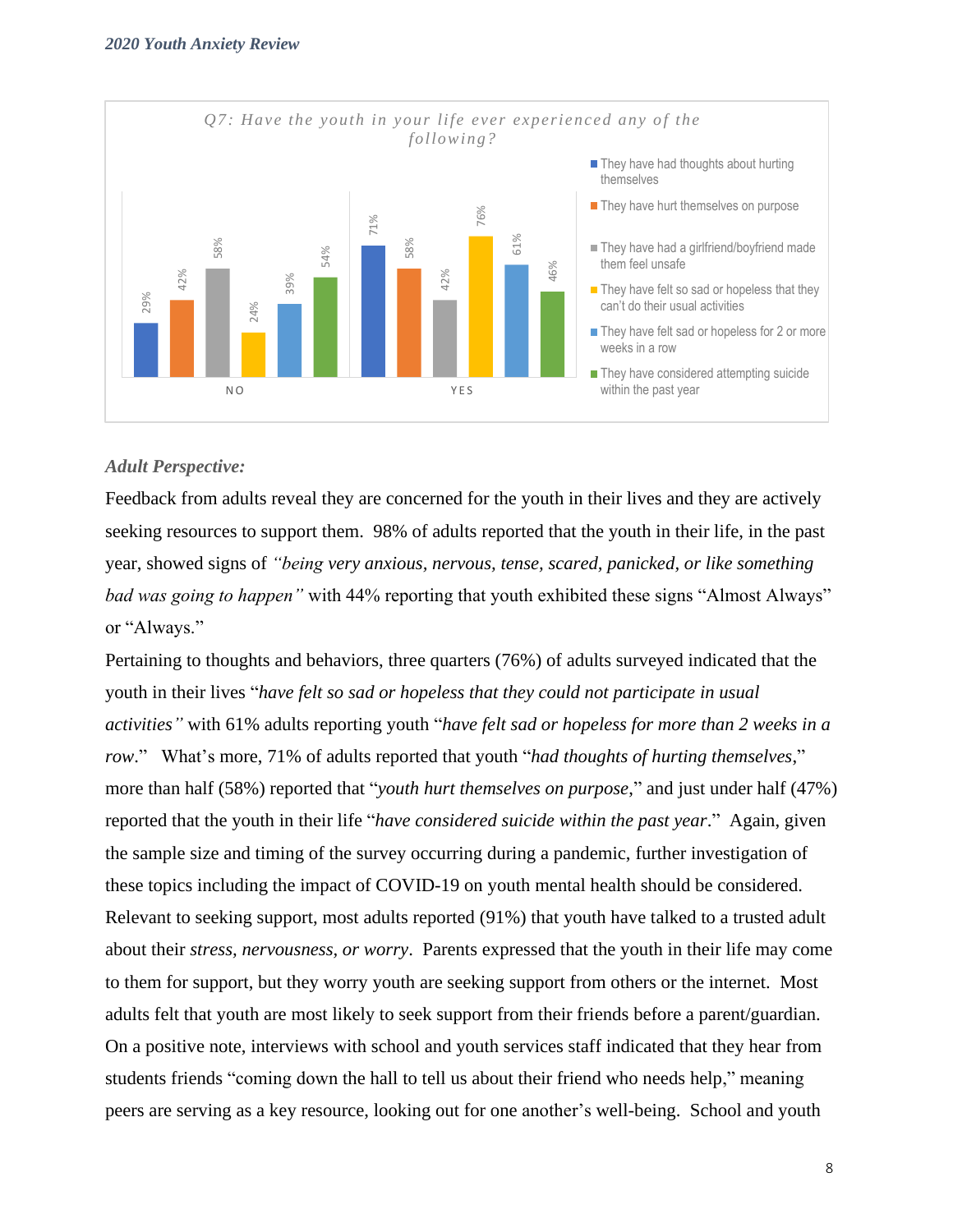services staff also spoke about the value of the time it takes to become a trusted adult to the youth around them. One school administrator spoke to the importance of connection with youth, *"The biggest thing for them is consistent and ongoing follow-up and check-in. Because they will remember if you're just a 'drive-through' support. Take the time to invest in them because kids go to who they have a connection with."* 

## *Social media and technology*

Adults are concerned about social media and its impact on the youth in their lives. More than twothirds of adults surveyed felt that youth spend "a lot" of time on social media (71%) and/or playing electronic games (68%) with mixed responses about the extent to which they feel these are helpful.

*"I find that the kids that ride their bikes around town and mess around in the woods, I don't see those kids in my office. Bad things might happen, and it rolls right off them. It's the kids who are more sheltered that I see. You can't really know how you stand with your peers when you're only communicating via snapchat."*

– Middle School administrator

Youth shared that social media serves as a resource and a stressor that the adults in their lives do



not understand: *"Adults don't understand that things are different for us than it was for them. We have everything going on and social media to deal with."*  The youth we spoke with cited multiple examples illustrating the pros and cons of social media:

*"I feel like the stress of friend groups…it's all online and so different than how they grew up."*

*"Social media gives power to everyone. Cyberbullying is a big thing."*

*"We're supposed to be able to do more with technology, but it just turned into more workload."*

*"There are more social standards that people put on each other based on how many 'likes' you get. Everyone wants to put out the best version of themselves like they're living this extraordinary life."*

*"They show what they think other people want to see. How do you determine what's real versus what isn't?"*

*"Social media can be used for good. Look at all the doctors posting all the education about the coronavirus!"*

*"I've seen good apps that help me with meditation and calming activities that I find helpful and interesting."*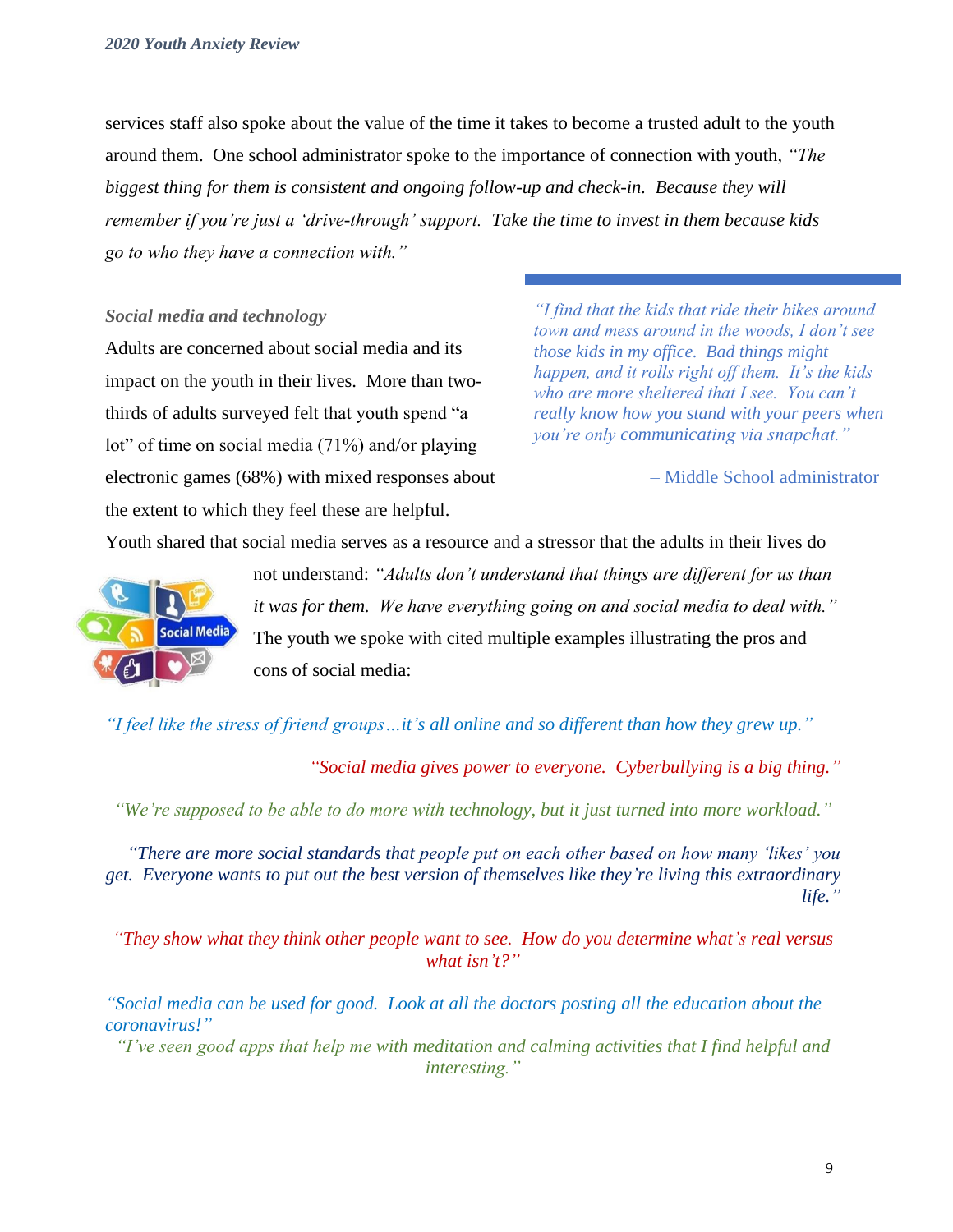## *Recommendations*

The COVID-19 pandemic presents an unprecedented circumstance for us to feel anxiety collectively in ways that many people face alone on any "normal" day. It will be important to embrace this as an opportunity to inform positive change for those who battle anxiety regardless of the pandemic. For many of us, the feelings of panic will resolve with the defeat of the virus, leaving us with the lived experience of dealing with a mental health challenge. This lived experience awards us with a responsibility to remember how this pandemic made people feel, and to better support others, including young people, in their battle to conquer anxiety.

*The following recommendations came from the youth and adults we spoke with during this project in addition to expert resources that informed the review:*

- 1. Increase school mental health resources including those that are trauma-informed and/or that incorporate less traditional approaches to stress relief such as yoga, art/music, and animalassisted therapy. School staff can become better informed about who their local supports can be.
- 2. Improve collaboration with youth services, behavioral health providers, and pediatricians to provide more training and support to schools (e.g. Gizmo curriculum, Second Steps, Strong Start, etc.)
- 3. Enhance school climate by offering staffed spaces that can serve as calming areas or "judgefree" zones to connect and regroup. Make this a priority in School Climate or Social-Emotional Learning (SEL)/Wellbeing plans and activities.
- 4. Increase family engagement and prevention strategies for schools, families, and pediatricians to help inform parents/guardians about the signs and symptoms of anxiety and to promote self-care practices. Focus on low-cost/no-cost strategies.
- 5. Maintain or increase access to telehealth services for youth to eliminate barriers to accessing care (i.e. can occur during the school day, decreases noshow rate, does not require transportation). Schools designate a safe space and include this as part of the School Climate or Social-Emotional Learning (SEL)/Wellbeing efforts.
- 6. Continue youth focus groups/surveys and start the conversation with youth sooner! Do not wait until middle or high school to talk about mental wellness (i.e. use the Gizmo curriculum).
- 7. Connect with behavioral health providers trained in evidence-based practices such as Modular Approach to Therapy for Children (MATCH), Trauma-Focused Cognitive Behavioral Therapy (TF-CBT), Cognitive Behavioral Intervention for Trauma in Schools (CBITS) and Cognitive Behavioral



Therapy (CBT) which can help youth and adults to quickly identify and cope with anxiety.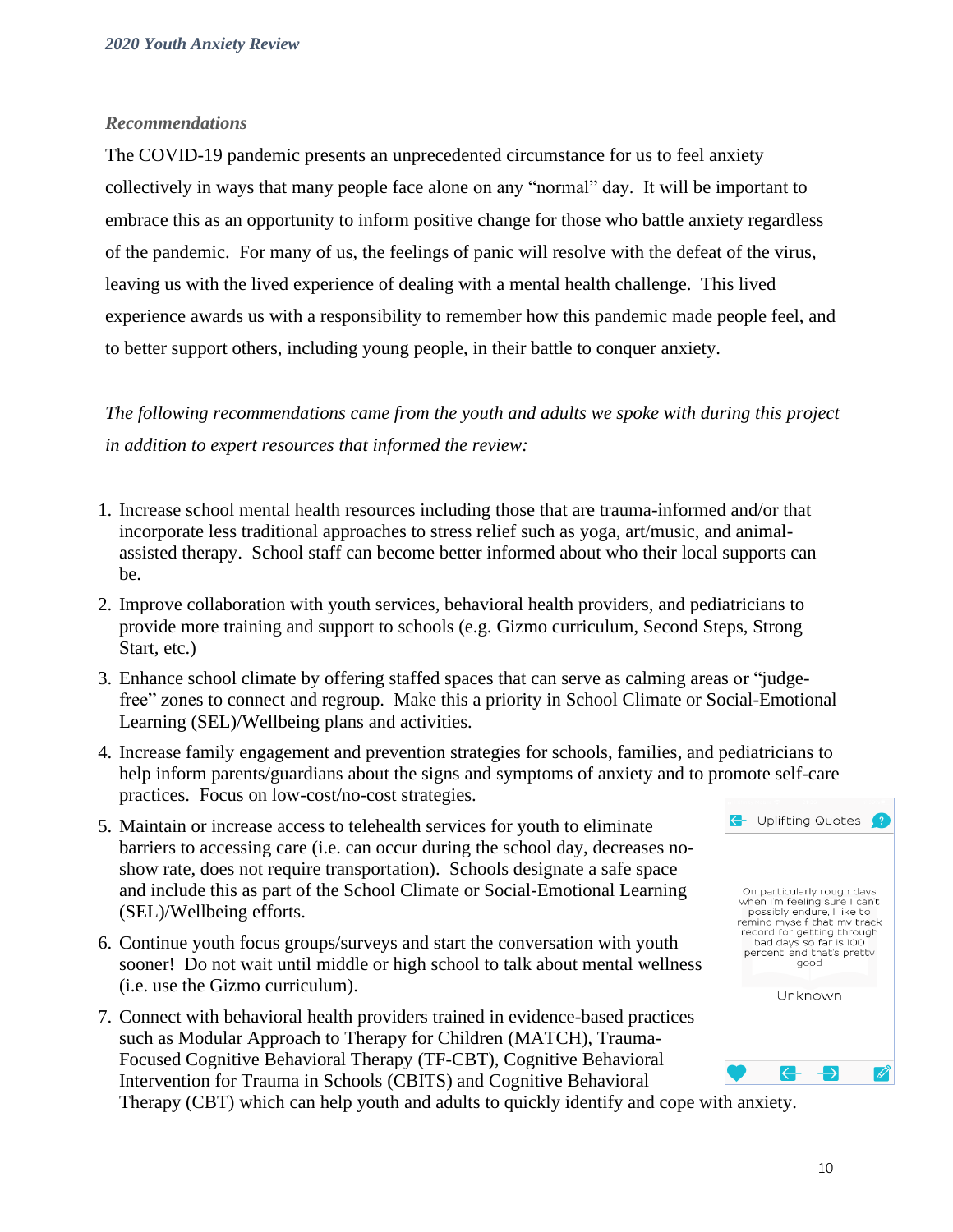- 8. Increase peer-leadership opportunities with high school and middle school students geared toward mental health and substance use (i.e. plan events, community education). For example, allow peer leaders to select, introduce and discuss a mental health issue for a brief PA announcement in High Schools or an after school club that offers 20-30 min. of education on specific topics (e.g. anxiety, depression, trauma, eating disorder, substance use).
- 9. Increase access to non-clinical support and care services to all youth regardless of system involvement, such as Therapeutic Support Services (currently must be DCF-involved).
- 10. Promote and incorporate times of silence and mindfulness exercises in school/home.
- 11. Normalize stressful situations for youth so that they understand that their feelings make sense given the situations they encounter. And remain sensitive to the fact that traumatic situations may be normalized (i.e. divorce, exposure to violence in person or media).
- 12. Set specific times during the day and in the evening/bedtime to turn technology off and unplug from social media and negative messaging. Model/practice this at school.
- 13. Weave in positive ways for youth to use social media (i.e. wellness, mental health, mediation apps). See resources below to get started.
- 14. Get outside! Incorporate more outdoor learning in schools, walk more, and find more opportunities to breathe fresh air throughout the day.
- 15. Increase mental health screening in schools and during pediatric primary care provider (PCP) appointments and help schools/PCPs become familiar with referral sources.
- 16. Shift and increase the focus to positive messaging and celebration of youths' efforts and successes rather than their shortfalls or failures.
- 17. Survey youth on what brings them joy, confidence, and what makes them feel most successful. Shift the focus from the negative to the positive.

*"It's comforting that you're asking about this. Thank you for asking us about this and listening to our points of view. And knowing that you're going to use it to help." -High School student*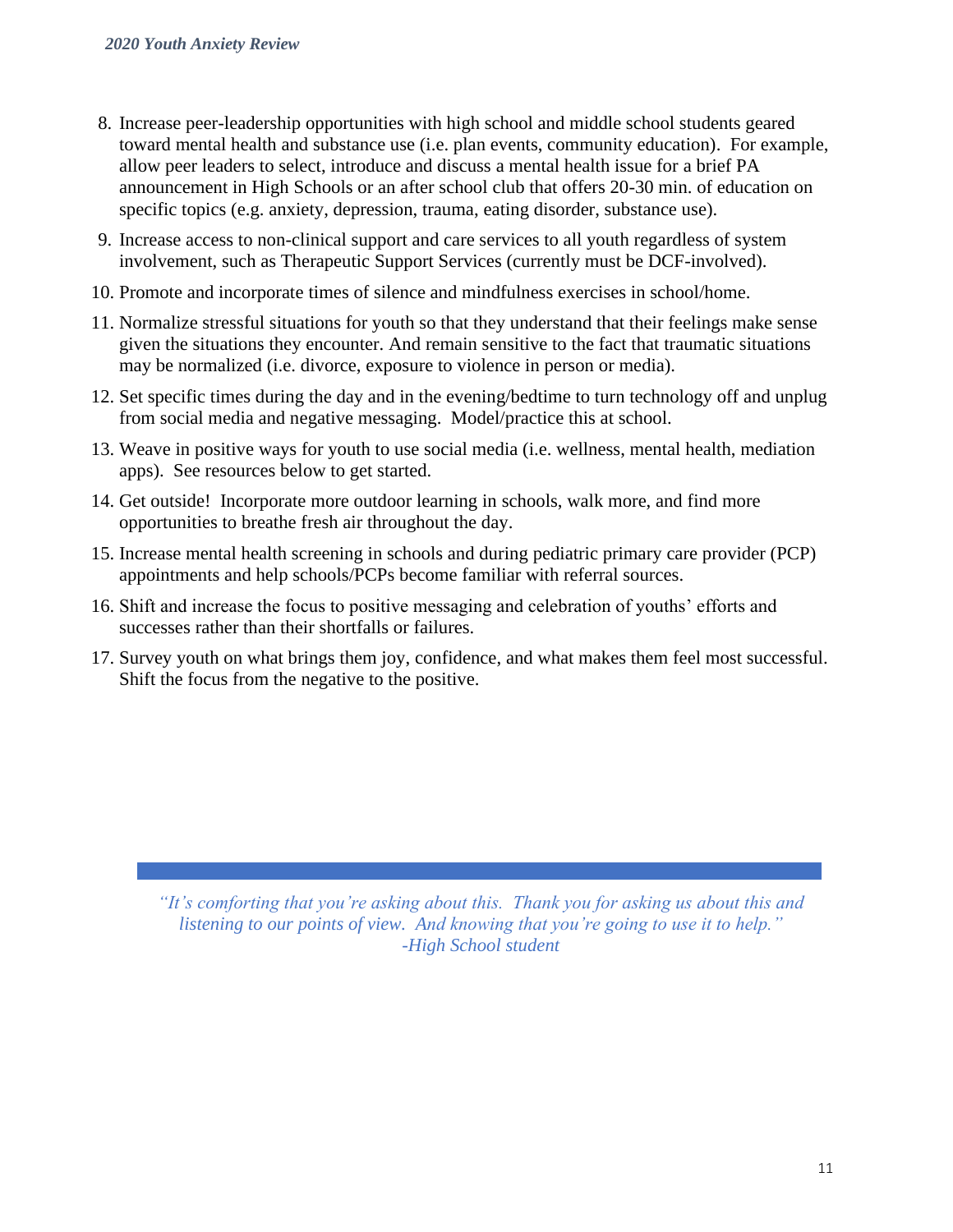## **Resources**

- Child Health Development Institute: <https://www.chdi.org/>
- Child Mind Institute:<https://childmind.org/>
- Connecticut Children's Health Information Library for Kids, Teens and Parents: <https://www.connecticutchildrens.org/health-library/>
- Facts for Families, Anxiety and Children, American Academy of Child and Adolescents Psychiatry: [https://www.aacap.org//AACAP/Families\\_and\\_Youth/Facts\\_for\\_Families/FFF-](https://www.aacap.org/AACAP/Families_and_Youth/Facts_for_Families/FFF-Guide/The-Anxious-Child-047.aspx)[Guide/The-Anxious-Child-047.aspx](https://www.aacap.org/AACAP/Families_and_Youth/Facts_for_Families/FFF-Guide/The-Anxious-Child-047.aspx)
- **FREE online learning experience to bring Trauma-Informed Care into the post-COVID-19** school environment: <https://sptsusa.org/>
- UConn Collaboratory on School and Child Health: [https://csch.uconn.edu/#](https://csch.uconn.edu/)

## **Mobile Apps:**

- *Abide* faith-based mobile app that provides meditations for stress, anxiety, sleep, and many other wellness topics. (Free; [iOS](https://apps.apple.com/us/app/abide-bible-sleep-meditation/id726031617) and [Android\)](https://play.google.com/store/apps/details?id=com.jacksontempra.apps.whatsup&hl=en)
- *What's Up*: Uses Cognitive Behavioral Therapy (CBT) and Acceptance Commitment Therapy (ACT) methods to help cope with depression, anxiety, stress, and anger. (Free; [iOS](https://itunes.apple.com/us/app/whats-up-a-mental-health-app/id968251160?mt=8) and [Android\)](https://play.google.com/store/apps/details?id=com.jacksontempra.apps.whatsup&hl=en)
- 4 *MindShift* Designed specifically for teens and young adults with anxiety. Stresses the importance of changing how you think about anxiety. (Free; [iOS](https://itunes.apple.com/us/app/mindshift/id634684825?mt=8) and [Android\)](https://play.google.com/store/apps/details?id=com.bstro.MindShift&hl=en)

## **Videos:**

- Fight, Flight, or Freeze *Anxiety Explained for Kids* https://youtu.be/FfSbWc3O 5M
- Fight, Flight, or Freeze *Anxiety Explained for Teens* <https://youtu.be/rpolpKTWrp4>
- When Anxious Children Become Anxious Adolescents: [https://youtu.be/DyhA6\\_wCWqQ](https://youtu.be/DyhA6_wCWqQ)
- How Hanna Got Happy:<https://childmind.org/story/how-hannah-got-happy-dbt/>

## **Crisis Support:**

- Connecticut Mobile Crisis Intervention Services: Dial 211 *(press 1 for a counselor)*
- $\overline{\phantom{a} \bullet}$  [Crisis Text Line:](http://www.crisistextline.org/) text HOME to 741741
- [National Suicide Prevention Lifeline](http://www.suicidepreventionlifeline.org/) 1-800-273-TALK (8255)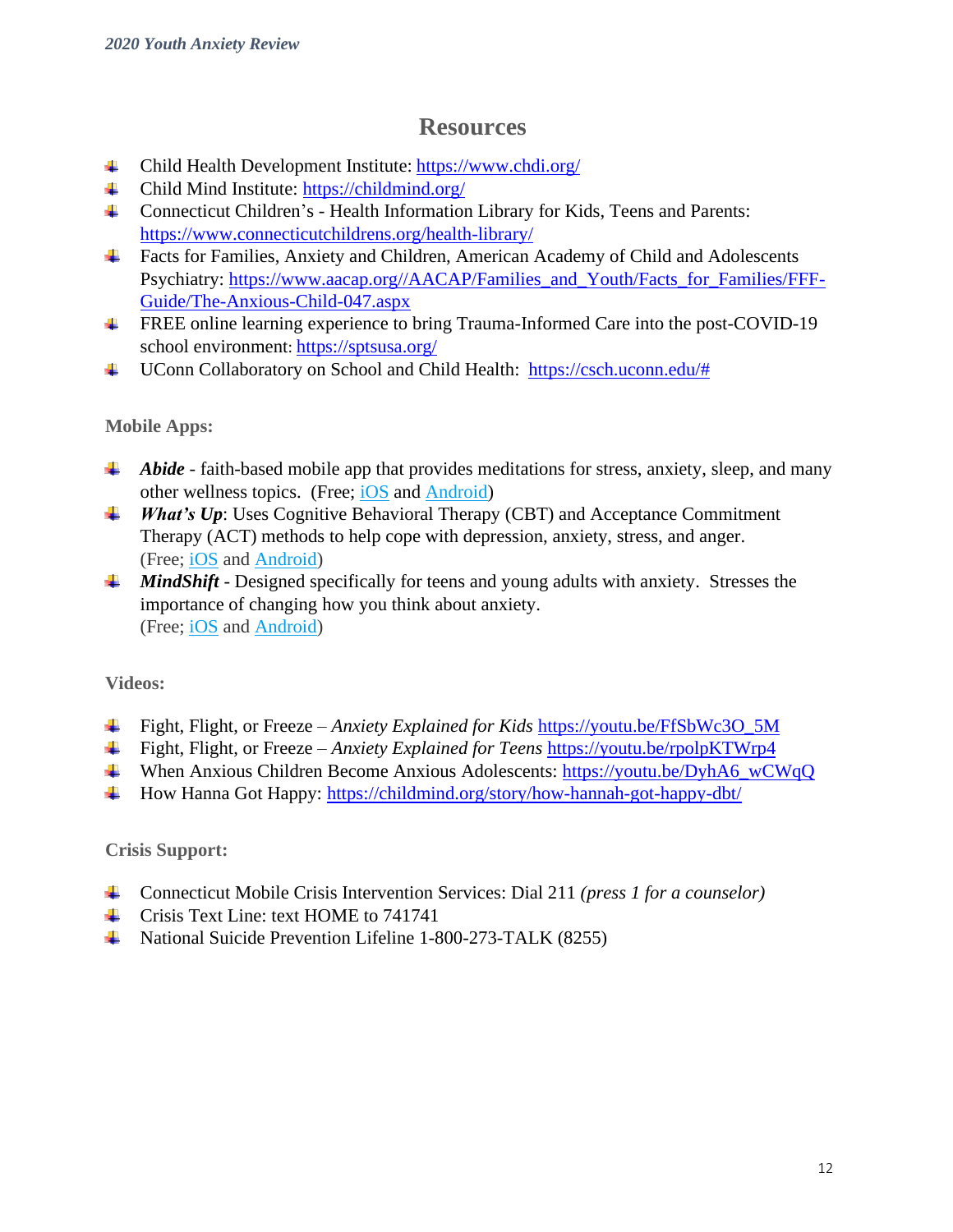#### YOUTH FOCUS GROUP QUESTIONS

| Date:                                                   |  |
|---------------------------------------------------------|--|
| Name of Contact Person or Coordinator:                  |  |
| Email:                                                  |  |
| Location:                                               |  |
| Names / Organization of Facilitators:                   |  |
| Ages or grades of Youth Participating:                  |  |
| Description of Youth Group Participating or Recruitment |  |
| Methods:                                                |  |
| (Example: SADD youth plus other engaged for community   |  |
| service hours by Youth Serving Staff)                   |  |

## Behavioral Health Disparity Status of Participating Youth: (check all that apply)

| $\Box$ Low or limited economic opportunities       | $\Box$ Have a history of ACEs or trauma              |
|----------------------------------------------------|------------------------------------------------------|
| $\Box$ English as second language                  | $\Box$ Are experiencing a mental health problem      |
| $\Box$ Are recent immigrants or refugees           | $\Box$ Have a history of anxiety                     |
| $\Box$ Are members of a religious minority         | $\Box$ Are homeless or have experienced homelessness |
| $\Box$ Are LGBTQ                                   | $\Box$ Have physical limitations                     |
| $\Box$ Are involved in the juvenile justice system |                                                      |

## YOUTH FOCUS GROUP QUESTIONS

Introduction: Thank you all for joining us today my name is and I am here with Amplify, Inc. Today we are hoping to learn more about youth feelings as they relate to stress, worry or nervousness. The information you provide us will help us create plans to better support youth in the prevention or management of these feelings.

As we ask questions today, you do not need to provide information about yourself or your own experience unless you feel comfortable doing so. You may choose to comment on what you see with your peers, without naming names, of course. Your answers will not be traced back to you, what you say in this room will be noted but not connected with your name. If you say something that indicates you may hurt yourself or others, we will have to share that information in order to keep you safe.

- 1. Do you or your peers experience worry or nervousness?
- 2. What causes you or your peers to worry or be nervous?
- 3. Have you been in or observed situations with peers where feelings of worry or nervousness got in the way of being happy, doing things you/they want to do or things you/they have to do, such as spending time with friends or family, getting to or staying at school or being part of sports or other activities? Can you describe these situations?
- 4. What are things youth do when they are very worried or stressed to feel better?
- 5. Where or with whom do youth seek help from when they are very stressed or worried? Why or why not?
- 6. What is something you want adults to know about youth worries?
- 7. Is there anything else related to youth worries that you wish to share today?
- 8. Is there anything that you hope happens in your school or community based on the information that was collected today?
- 9. What is one thing you will do today or in the next few days to care for yourself?

Conclusion: Thank you so much for your time and feedback! We will be drafting a report with the information that you shared, and we can share the results of this report with you if you give us your email address.